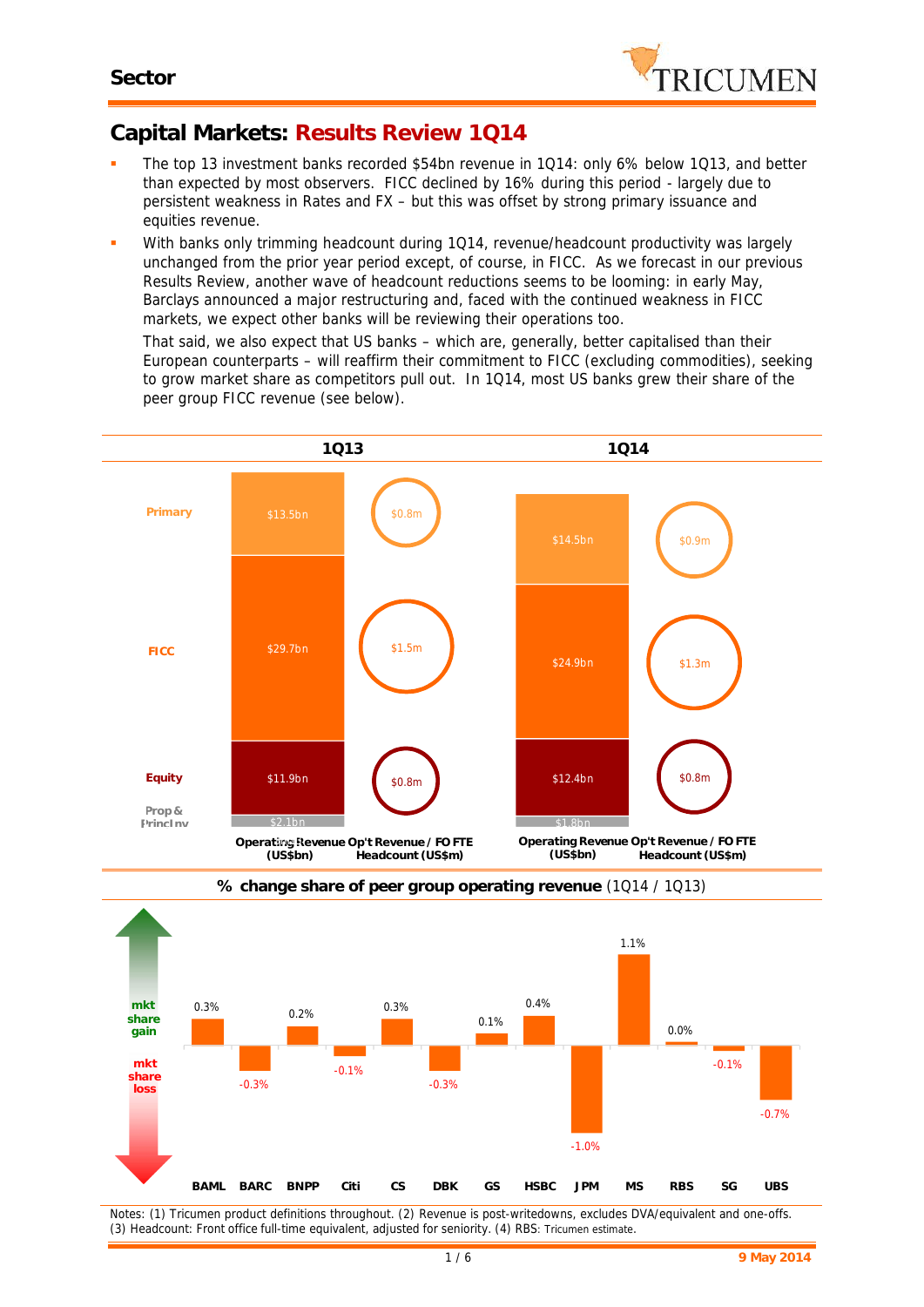

## **Primary issuance & Advisory**

- In DCM bonds, top players saw a small decline in volumes versus 1Q13, but suffered a sharp fall in fees in all regions except Europe. Globally, loan fees held up despite a decline in volume, but this was entirely due to strong fee generation in Americas.
- In securitisation, Agency MBS trading volumes declined in both January and February. Seeking to stimulate bank lending growth, European regulators – led by ECB and Bank of England – are advocating the expansion of asset-backed bond market; there are also signs that rules on securitisation of corporate loans may be relaxed.
- **ECM** fees matched the strong 1Q13 as fees advanced ahead of volumes. Europe led the way in volume of deals and saw a surge in fees versus 1Q13. Banks are understandably cautious about the outlook, but are optimistic.
- M&A surged versus 1Q13. We hear of fees being pressured, however, especially and this may come as a surprise to some - in Europe. With one exception, banks reported growth in backlog.





**% change share of peer group operating revenue** (1Q14 / 1Q13)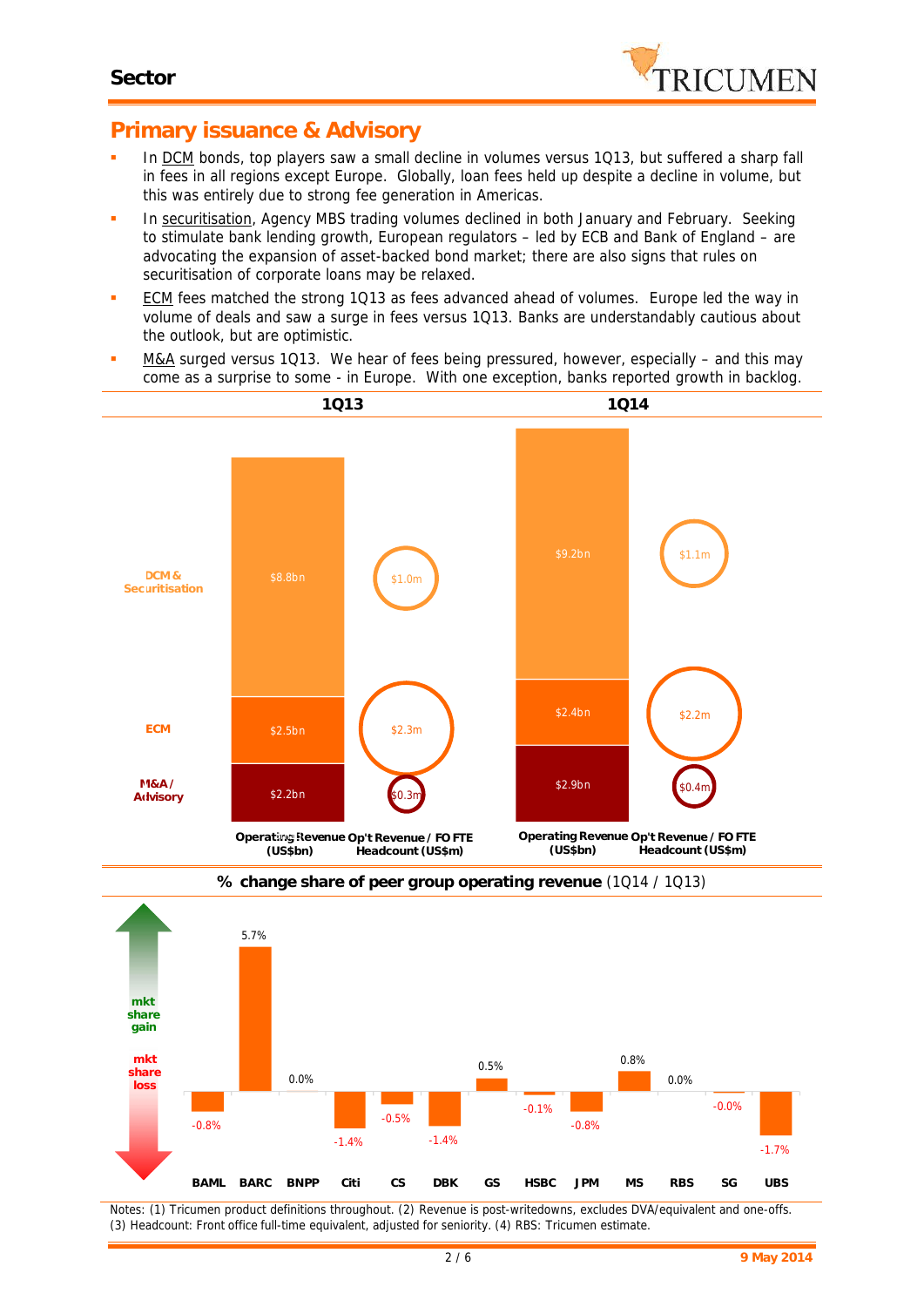#### **Sector**



### **FICC**

- A decline in FX revenue was largely due to a decline in volatility and the impact of Dodd-Frank, which has pushed US traded FX Options and NDFs to central clearing and reduced margins available to dealers. We also note a general decline in G10 revenue, but not in emerging markets e.g. in some APAC jurisdictions, higher bid-offer spreads almost doubled client revenues.
- **A** continued weakness in Rates reflects the increase in electronic trading across US and European Govts as well as the impact of central clearing – but also, and more importantly in 1Q14 – a drop in risk-related revenues as some banks incorrectly forecast The Fed's actions.
- Credit held up well supported by a strong start in European and US trading. APAC ex-Japan weakened, however, as volumes declined, offsetting an improvement in margins. Banks with constrained credit inventories are at a disadvantage versus peers with stronger balance sheets.
- In commodities, strong metals trading volumes in APAC January and March softened the impact of the continued weakness in the US and European energy markets. More precious metals desks were folded into FX units, a trend partially driven by cost considerations.





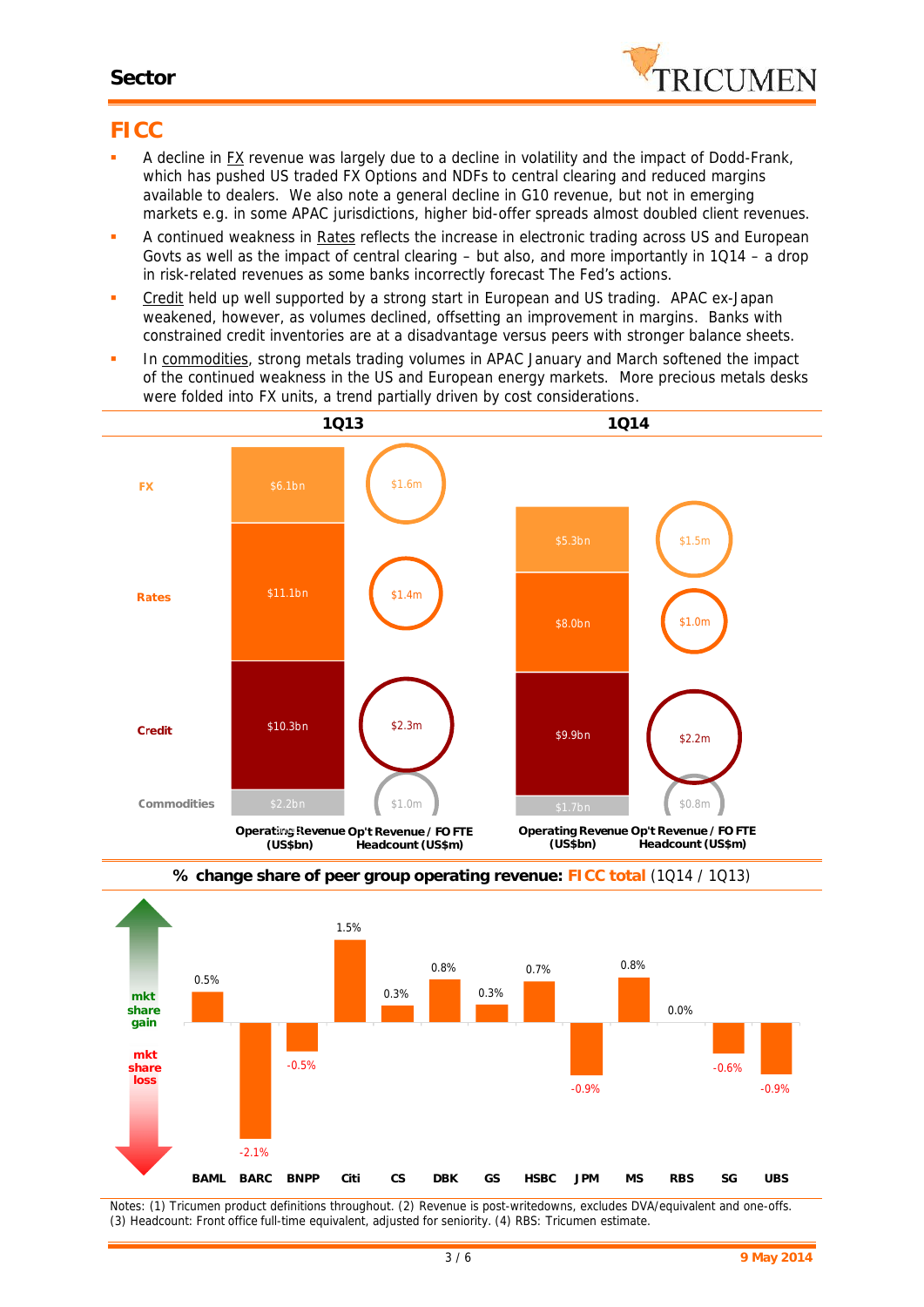#### **Sector**



# **Equities**

- Strong electronic volumes in North America and Japan drove cash equity trading to levels exceeding even those seen in the strong 1Q13. Several banks are investing in this area: with FICC under pressure, we expect this trend will accelerate in the coming quarters.
- **Equity derivative revenues grew, helped by the European and the US investors' continued shift** away from rate-based to equity-based structured product.
- In prime services, higher prime brokerage fees were offset by weaker securities lending performance.



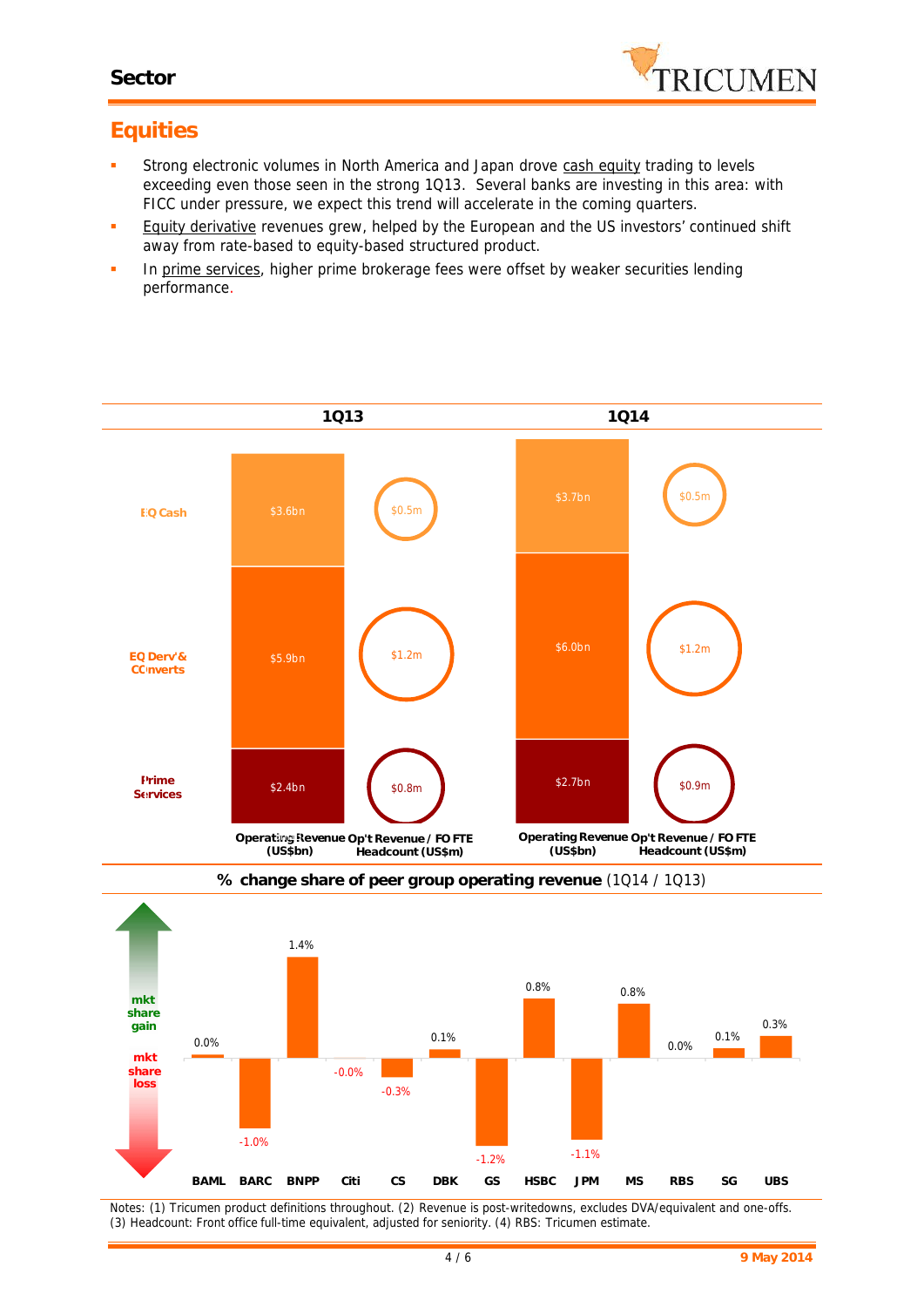## **Revenue rankings**



*Source: Tricumen. Notes: (1) Tricumen product definitions throughout. (2) Arrows show % change in revenue vs peers. Up- /down-arrows: top-/bottom-quartile. (3) Revenue is post-writedowns, excludes DVA/equivalent and one-offs, as described in the Company Section. (4) RBS: Tricumen estimate.*

# **Revenue dynamics**

| 1Q14/1Q13 (Operating revenue, % change, US\$, Global Level 1) |             |             |             |      |    |               |     |             |            |           |            |               |            |         |            |
|---------------------------------------------------------------|-------------|-------------|-------------|------|----|---------------|-----|-------------|------------|-----------|------------|---------------|------------|---------|------------|
|                                                               | <b>BAML</b> | <b>BARC</b> | <b>BNPP</b> | Citi | CS | <b>DBK</b>    | GS  | <b>HSBC</b> | <b>JPM</b> | <b>MS</b> | <b>RBS</b> | SG            | <b>UBS</b> | Top 25% | Bottom 25% |
| Capital Markets: Total                                        | ⇨           | ⊕           | ⇧           | ⇩    | ⇨  | ⇩             | ⇨   | ⇧           | ⇩          | ⇧         | ⇨          | ⊕             | ⇩          | $-2%$   | $-9%$      |
| Primary                                                       | ⇩           | 슌           | ⇨           | ⇩    | ⇨  | ⇩             | ⇧   | ⇩           | ⇩          | ⇧         | ⇨          | $\Rightarrow$ | ⇩          | $+9%$   | $+0%$      |
| <b>DCM Bonds</b>                                              | ⇩           | ⇨           | ⇩           | ⇩    | ⇧  | ⇩             | ⇩   | ⇨           | ⇩          | ⇨         | ⇨          | ⇧             | ⇧          | $+4%$   | $-13%$     |
| DCM Loans                                                     | ⇨           | ⇩           | ⇨           | ⇩    | ⇩  | ⇩             | ⇧   | ⇧           | ⇩          | ⇧         | ⇨          | ⇨             | ⇩          | $+4%$   | $-12%$     |
| Securitisation                                                | ⇨           | ⇑           | ⇨           | ⇩    | ⇩  | ⇩             | ⇩   | ⇨           | ⇨          | ⇧         | ⇩          | ⇩             | ⇑          | $+6%$   | $-9%$      |
| <b>ECM</b>                                                    | ⇩           | ⇩           | ⇩           | ⇑    | ⇧  | ⇩             | ⇨   | ⇨           | ⇧          | ⇩         | N/M        | ⇨             | ⇩          | $+14%$  | $+1%$      |
| M&A / Advisory                                                | ⇩           | ⇨           | ⇑           | ⇩    | ⇩  | ⇧             | ⇨   | ⇩           | 슙          | ⇩         | N/M        | ⇩             | ⇨          | $+43%$  | $+10%$     |
| Secondary                                                     | ⇨           | ⇩           | ⇧           | ⇨    | ⇨  | ⇨             | ⇩   | ⇧           | ⇩          | ⇧         | ⇩          | ⇩             | ⇩          | $-5%$   | $-14%$     |
| FX                                                            | ⇩           | ⇩           | ⇩           | ⇨    | ⇩  | ⇩             | ⇨   | ⇧           | ⇨          | ⇧         | ⇨          | ⇧             | ⇩          | $-8%$   | $-18%$     |
| Rates                                                         | ⇨           | J           | ⇩           | ⇨    | ⇨  | ⇧             | ⇨   | ⇧           | ⇩          | ⇧         | ⇩          | ⇩             | ⇩          | $-17%$  | $-34%$     |
| Credit                                                        | ⇨           | Д           | ⇨           | ⇩    | ⇨  | ⇩             | ⇩   | ⇧           | ⇩          | ⇧         | ⇧          | ⇧             | ⇩          | $+6%$   | $-6%$      |
| Commodities                                                   | ⇩           | J           | ⇩           | ⇑    | ⇧  | ⇩             | ⇨   | ⇧           | ⇩          | ⇧         | N/M        | ⇨             | ⇩          | $+3%$   | $-37%$     |
| EQ Cash                                                       | ⇩           | J           | ⇨           | ⇩    | ⇩  | ⇑             | ⇩   | ⇩           | ⇧          | ⇨         | N/M        | ⇨             | ⇑          | $+10%$  | $-6%$      |
| EQ Derv & Converts                                            | ⇨           | ⇩           | ⇑           | ⇑    | ⇩  | ⇩             | ⇩   | ⇧           | ⇩          | ⇨         | ⇨          | ⇨             | N/M        | $+6%$   | $-9%$      |
| Prime Services                                                | IJ          | ⇧           | ⇩           | ⇩    | ⇨  | $\Rightarrow$ | ⇨   | ⇩           | ⇩          | ⇧         | N/M        | J,            | ⇑          | $+15%$  | $+4%$      |
| Prop Trading                                                  | N/M         | Д           | ⇑           | N/M  | ⇧  | N/M           | N/M | ⇩           | ⇩          | N/M       | N/M        | ⇨             | N/M        | $-6%$   | $-26%$     |
| <b>Principal Investments</b>                                  | N/M         | ⇨           | N/M         | N/M  | ⇧  | ⇩             | ⇩   | ⇧           | N/M        | ⇩         | N/M        | N/M           | N/M        | $+4%$   | $-19%$     |

*Source: Tricumen. Notes: (1) Tricumen product definitions throughout. (2) Arrows show % change in revenue vs peers. Up- /down-arrows: top-/bottom-quartile. (3) Revenue is post-writedowns, excludes DVA/equivalent and one-offs, as described in the Company Section. (4) RBS: Tricumen estimate.*